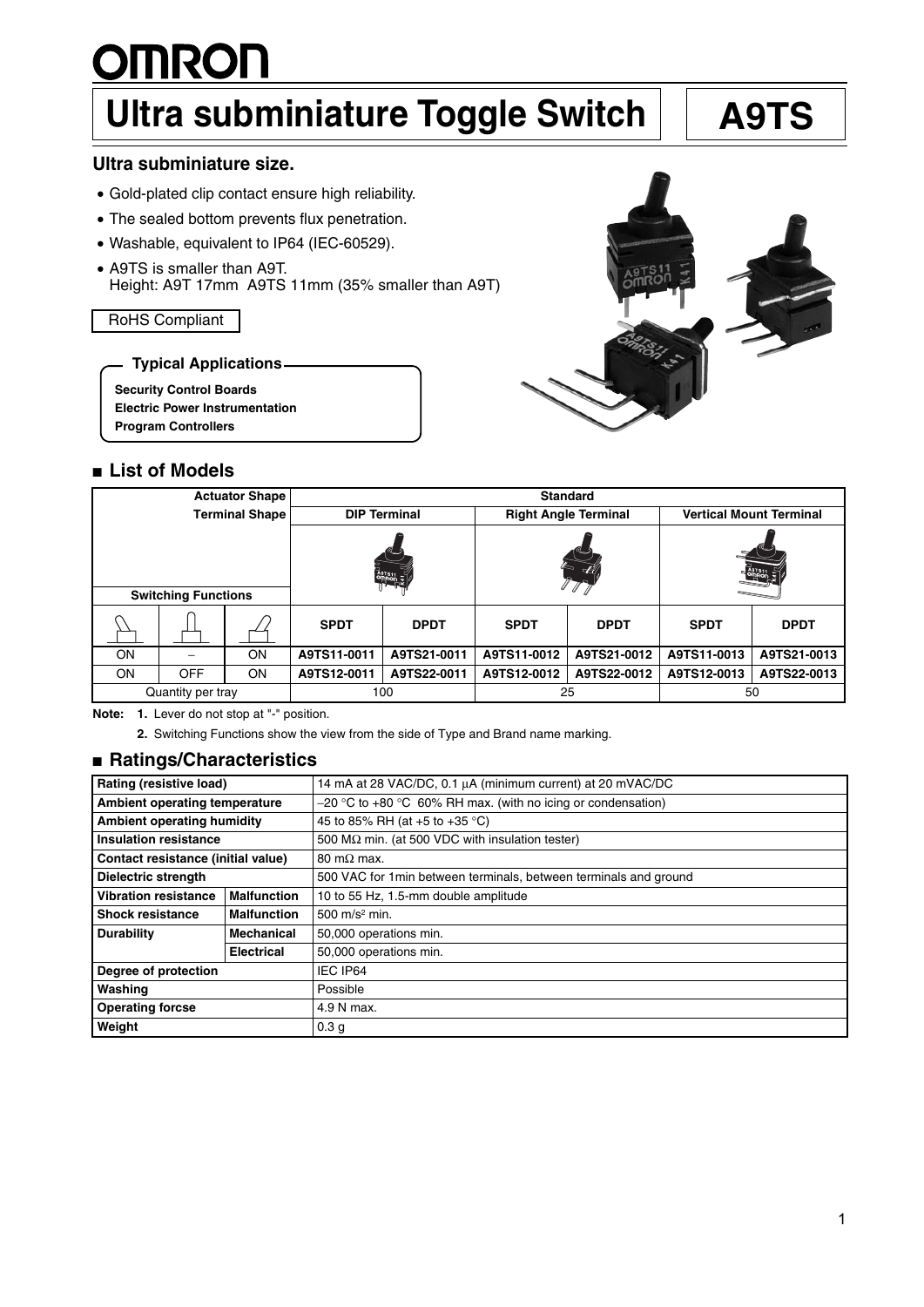- **Dimensions** (Unit: mm)
- **DIP Terminal Models**



**Note:** NO.(4) and (6) terminals in the SPDT models are dummys to support the Switch case.

# ● **Right Angle Terminal Models**





Note: Unless otherwise specified, a tolerance of ±0.4 mm applies to all dimensions.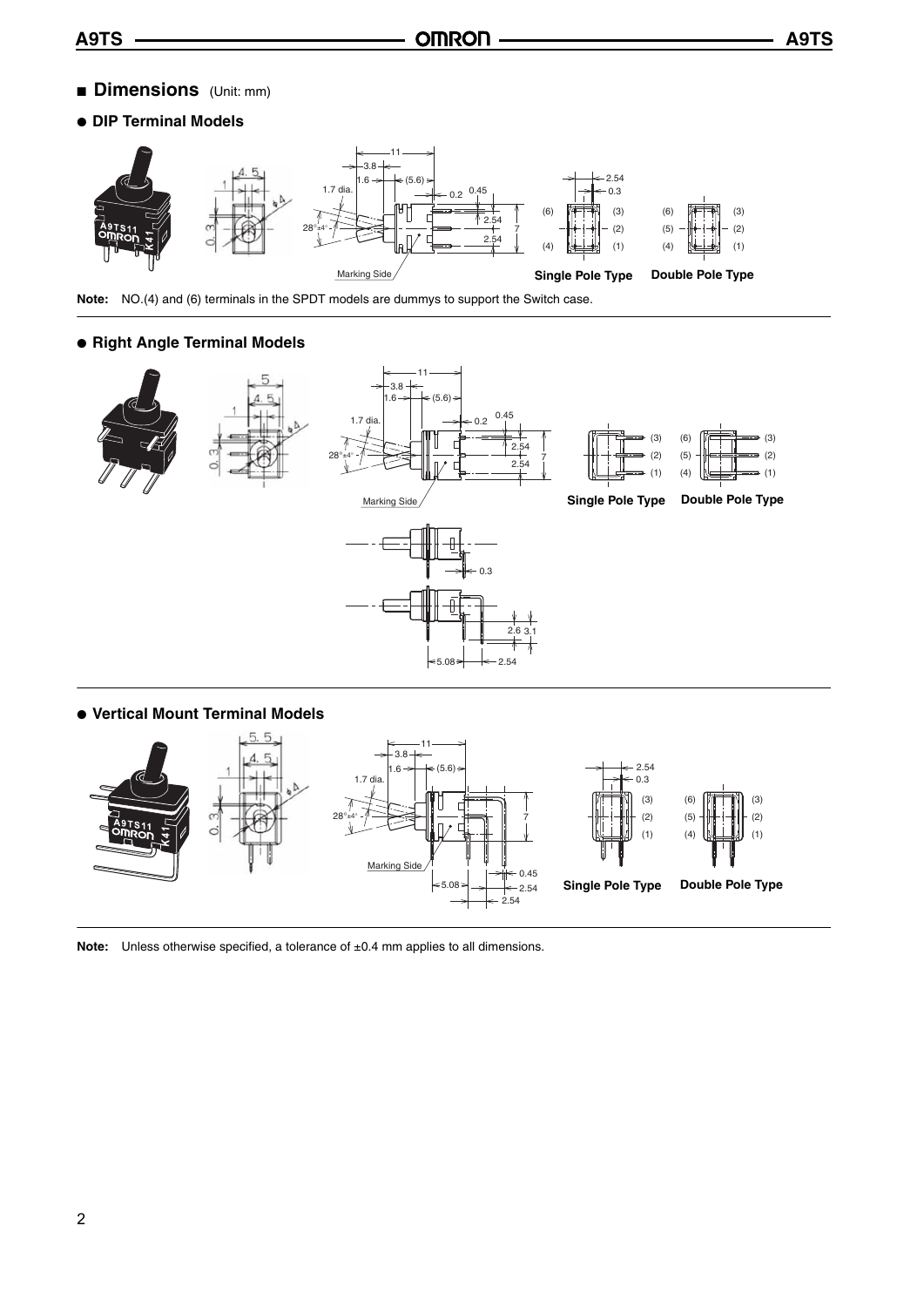# ■ **PCB Dimensions (Top View)**



## **Vertical Mount Terminal Models**



# **DIP Terminal Models Right Angle Terminal Models**



# ■ Switching Function / Internal Connections

|                    | <b>Switching Functions</b> |            |    |                                 |                                |   |
|--------------------|----------------------------|------------|----|---------------------------------|--------------------------------|---|
| <b>SPDT Models</b> | ON                         |            | ON | 2                               |                                | 2 |
|                    | ON                         | <b>OFF</b> | ON | — 1                             | $-3$<br>2 <sup>1</sup><br>$-1$ |   |
| <b>DPDT Models</b> | ON                         |            | ON | з<br>- 6<br>$5^{\circ}$<br>$-4$ |                                | 5 |
|                    | ON                         | <b>OFF</b> | ON |                                 | З<br>2<br>6<br>5               |   |

**Note:** Lever do not stop at "−" position.